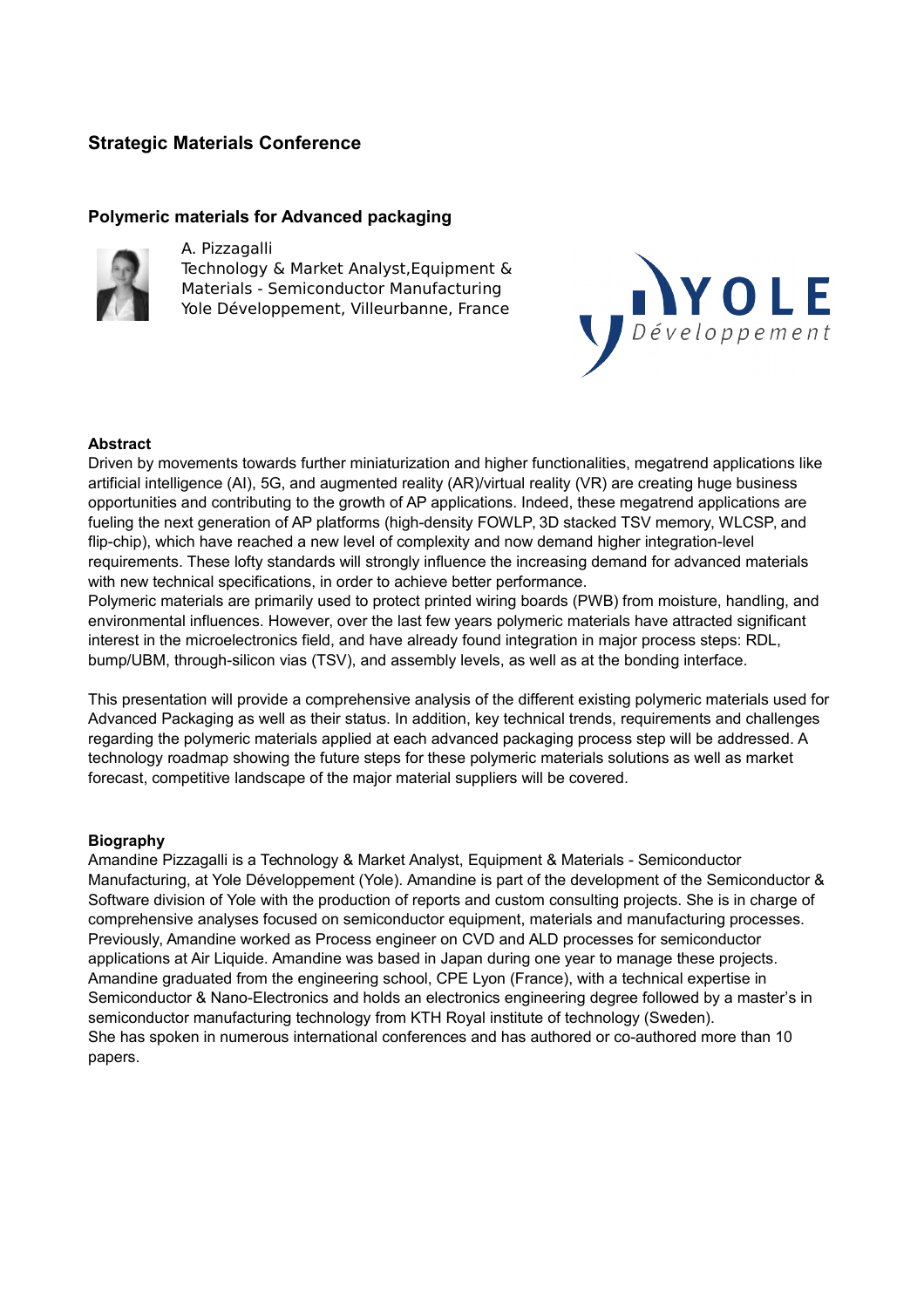# **Innovative Interconnect and Encapsulation Developments for Wafer Level Packaging**



R. de Wit EIMEA SU Head Semiconductors Henkel Electronic Materials, Semiconductor Assembly Materials, Westerlo, Belgium



### **Abstract**

Smart Electronics' trends like Big Data, Artificial Intelligence, Autonomous Driving and 5G continue to drive advanced semiconductor innovation towards higher functionality with smaller form factors and reduced power consumption. To meet these future demands, semiconductor package designs continue to evolve towards WAFER scale assembly using 3D Stacking and System-in-Package (SiP) type of architectures. Through Silicon Via (TSV) is enabling 3D die stacking for High Bandwidth Memory (HBM) allowing for finer pitch. Wafer Level Packaging (WLP) for both Fan-In and Fan-Out are also gaining momentum rapidly and same for Panel Level Packaging (PLP) showing significant progress. With this move towards SiP, increasing data demands, faster processing speeds and the emergence of 5G, traditional wafer fabrication companies are getting more in the driver's seat of Semiconductor Packaging.

New finer pitch interconnect and low warpage encapsulation developments are essential for such highdensity and challenging 2.5/3D device manufacturing processes, stress management for larger devices and increasing long-term reliability requirements. Next to this, increasing heat generation and dissipation, Fan-In and Fan-Out process compatibility (adhesion, die shift) and further need for miniaturization (Keep-out-Zone) are key challenges for Semiconductor Packaging material suppliers.

 < div >This presentation will give a technical overview of the advanced wafer level packaging material developments to enable next gen 2.5D and 3D chip designs :

< div >- "Wafer Applied Underfill Films" for 3D Stacking of thin TSV wafers with increasing thermal performance and faster processing

- Low shrinkage and ultra-low warpage wafer encapsulants and coatings for Fan-In and Fan-Out applications

These developments are aimed to meet the market's sustainability, miniaturization and high reliability requirements with providing reliable, scalable and environmental-friendly adhesive and encapsulation solutions.

## **Biography**

Ruud de Wit is responsible for managing Henkel's Semiconductor Packaging Materials business development within EIMEA region. Ruud has a BSc degree in Mechanical Engineering followed by several polymer, sales and marketing courses. Ruud is working for Henkel since 1990 in multiple positions including technical customer service, quality assurance and engineering, and global semiconductor account and product management.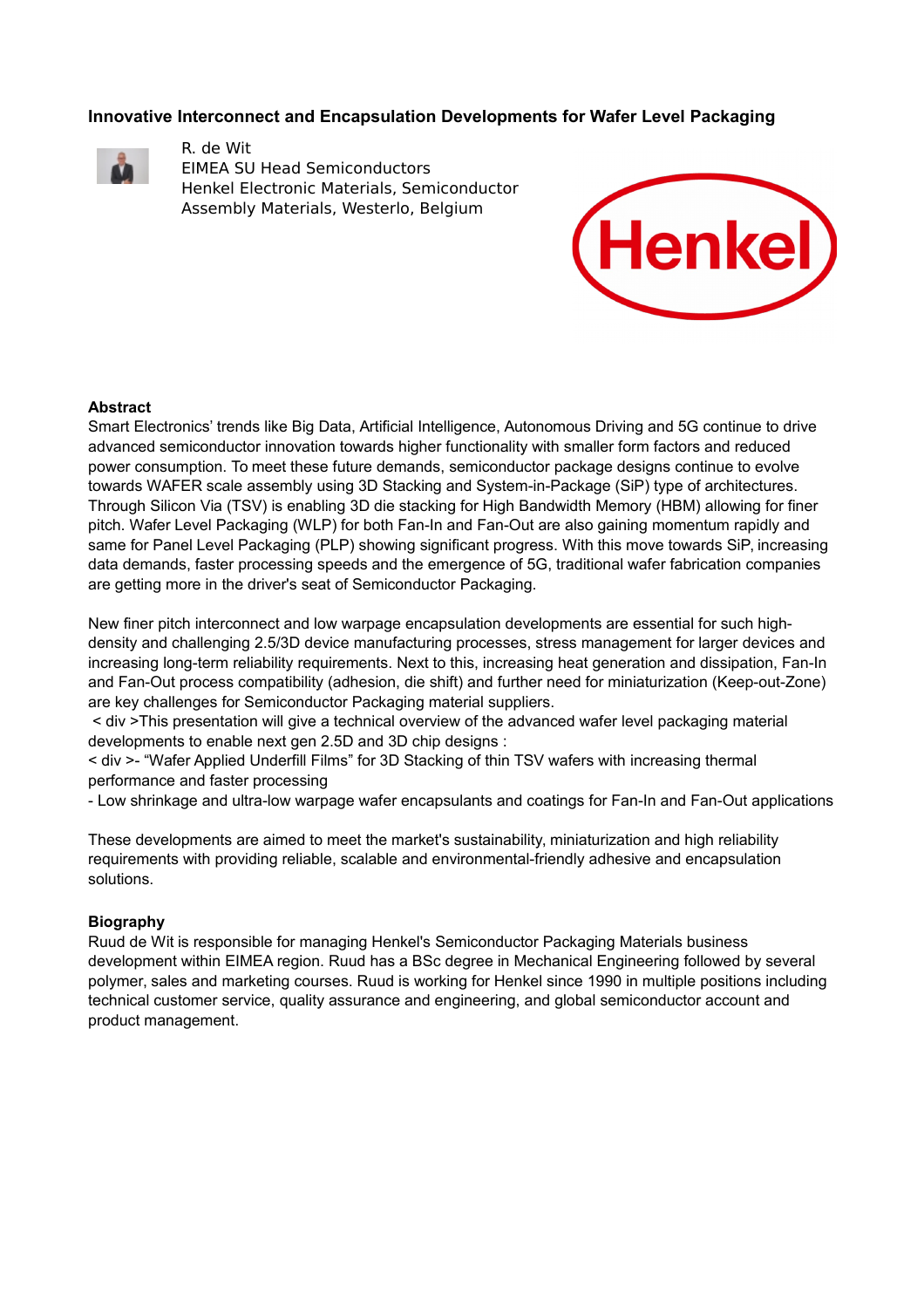# **Temporary Bonding Materials: The Future Beyond Temporary Thin Wafer Handling**



A. Guerrero Senior Applications Engineer Brewer Science, Inc, Leuven, Belgium



**brewer science** 

### **Abstract**

Processes using temporary bonding materials (TBMs) are now frequently integrated into advanced packaging processes that require thin wafer handling. Initially, materials and processes were developed for silicon to enable through-silicon vias (TSVs) as interconnect for 3D stacking. However, the need to handle highly warped and stressed substrates such as reconstructed epoxy mold compound (EMC) wafers or thin alternative metal substrates has further broadened the utility of TBMs.

This presentation will highlight how materials developed for temporary thin wafer handling are evolving and being adapted to diverse applications. The first example will review processes in chip-first fan-out wafer-level packaging (FO-WLP) where TBMs are used for temporary die placement. In general, RDL processing and the density of I/O connections after mold is limited due to issues with die shift during mold processing. However, by selecting a TBM with the right properties and coupling it with the right EMC, one can achieve <2 µm shift with bow <200 µm. This fine control of die placement in a reconstructed wafer can further drive RDL interconnect to tighter pitches. From a TBM perspective, the material serves both as a substrate for collective die placement as well as to facilitate mold wafer thinning.

A second example, in yet a different area of electronics manufacturing, is the transfer of ultrathin 2D layers from a growth substrate to a device substrate using temporary bond-debond technologies. To maintain the pace for future node devices, novel 2D materials that support CMOS circuits will be a key element enabling transistor scaling. The challenge is to grow and transfer these 2D materials in a manner that maintains its key electrical properties at 300 mm scale. In collaboration with imec, an example of transferring a 7-Å-thick WS2 2D layer from a 300 mm wafer will be discussed.

## **Biography**

Alice Guerrero is a senior applications engineer with Brewer Science, Inc. She is currently a resident scientist for Brewer Science at imec in Leuven, Belgium in partnership with the 3D System Integration Program.

She received her undergraduate degree in chemistry from Union College, in Lincoln, NE and completed her PhD in Analytical Chemistry at the University of Illinois in Champaign-Urbana.

Alice has worked for Brewer Science for 21 years in both the Semiconductor Materials and Advanced Packaging business divisions in technical and project management roles. Her current focus is developing processes for emerging temporary bond and debond applications.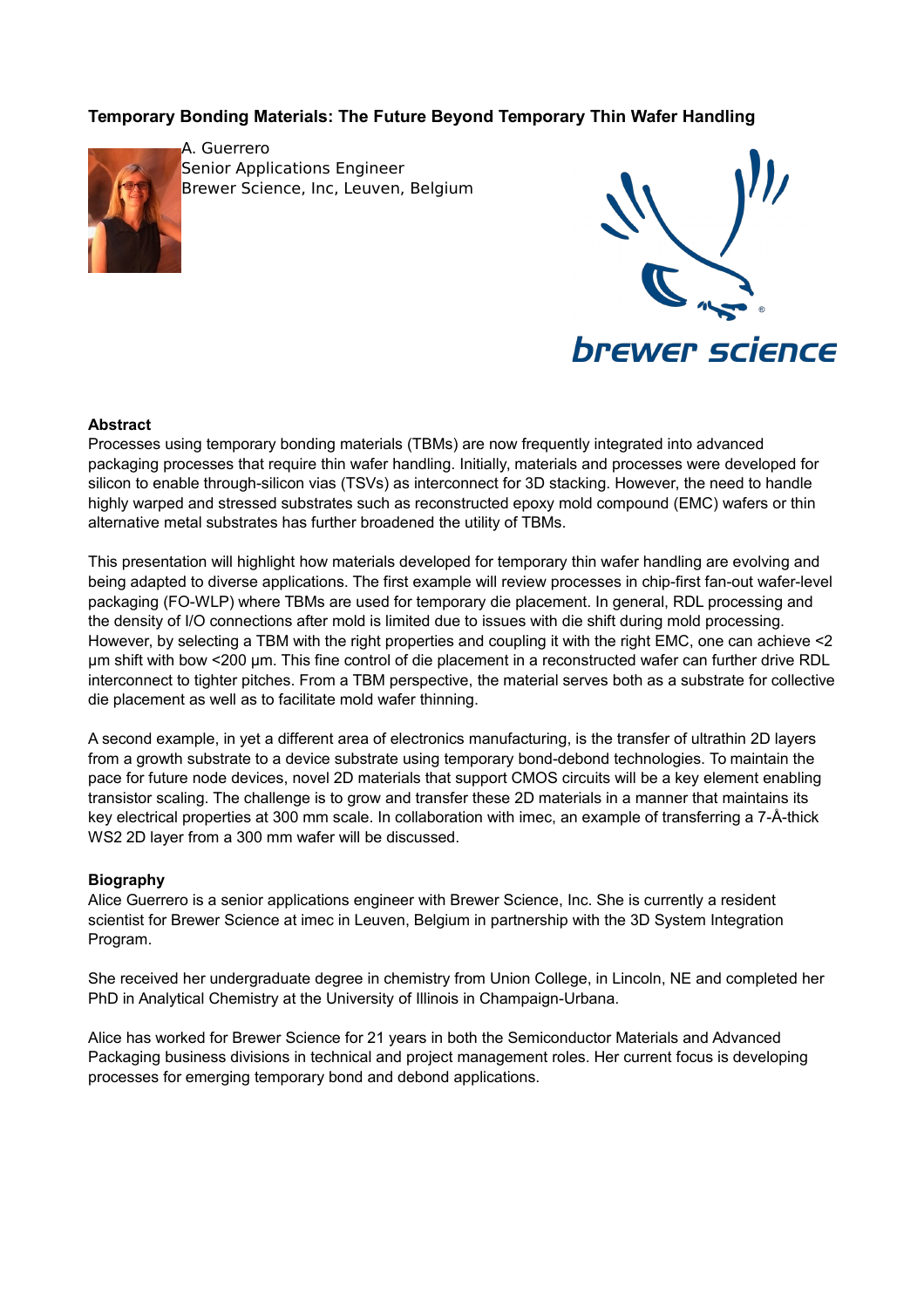# **Ultra-Low Stress Silicone Die-Attach Film For Stress Sensitive, SiP and Stacked Dies Assembly**



T. Seldrum TS&D Scientist DOW Silicones Belgium, Seneffe, Belgium



# **Abstract**

Silicones are inorganic based materials with remarkable properties such as broad temperature range stability, low modulus and possibility to be loaded with multiple fillers to tune the thermal, optical and mechanical properties.

The microelectronics technology trends towards smaller form factors, increased integration of multiple devices within the same package (SiP) or stacking of dies architecture lead DOW to develop a unique dieattach film technology to be used as laminated film at wafer-level or large component level. The die-attach film consists in a pre-cured film laminated between two liners and designed to be used in mass production environment. The technology developed can be supplied with a thickness between 25µm and 300µm depending on the device requirements. Independent of this thickness, the film has a stable and low storage modulus below 1MPa over a temperature range from -40°C to 220°C. The coefficient of thermal expansion (CTE) is also stable across the same temperature range, at 290ppm/K. This combination of extremely low stress and reasonable CTE ensures that the total stress during thermo-mechanical fatigue of the device will remain remarkably low compared to organic materials such as epoxies or acrylics that have a modulus significantly higher (~1000 times higher than silicones). In addition, using a pre-cured film will ensure that the bond line thickness (BLT) is precisely controlled and that no adhesive fillet will rise along sidewalls of the chip during the assembly process, making it possible to bond thinned dies without contamination risk.

This unique solution completes an already existing broad portfolio of liquid-based silicone solutions used as adhesives for die-attach, lid-seal and grounding applications, together with thermally conductive silicone materials used as thermal interface material between the chip and package to improve the heat spreading.

## **Biography**

Dr. Thomas Seldrum holds a PhD in Solid State Physics and is working as a Technical Development Scientist within the DOW Chemical Company. In his assignment, Dr. Seldrum is responsible for the application development of silicone-based solutions used in Automotive and Microelectronics applications. He started his career within DOW with the development of wafer-level silicone solutions for wafer passivation and manufacturing of transparent silicone membrane for optical applications. He is mostly today focusing on the application development of silicone die-attach film technologies, electrically conductive adhesives and thermally conductive materials used in the assembly of sensors and actuators.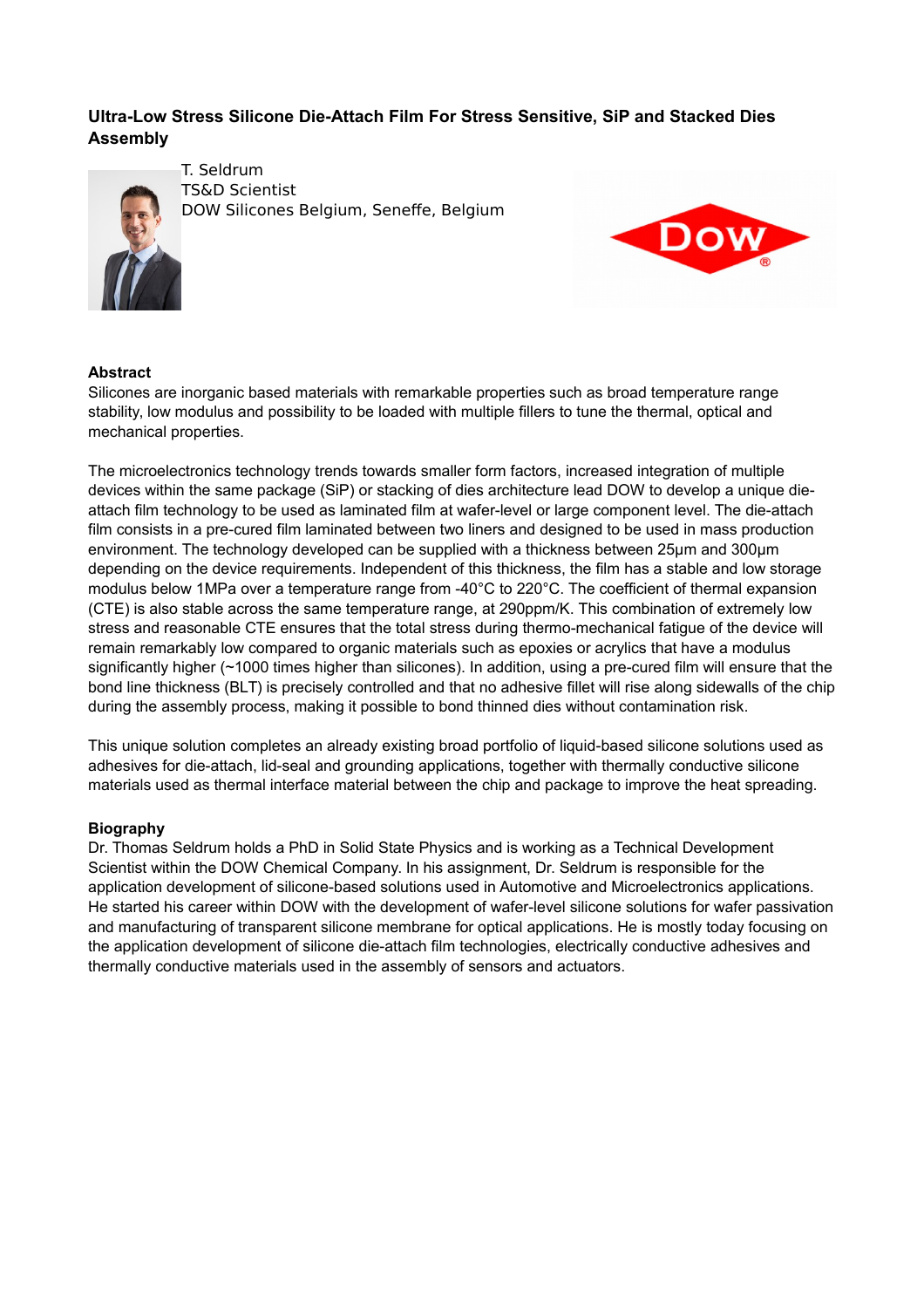# **SiGeSn – A new (old) building block for nano- and optoelectronic devices**



J. Schulze Full Professor and Head of Institute University of Stuttgart, Institute of Semiconductor Engineering (IHT), Department of Electrical Engineering & Information Technology, Stuttgart, Germany



### **Abstract**

Recent years have seen a lot of experimental effort directed towards integrating photonics with electronics. The Group-IV elements Si and Ge are the dominating materials of semiconductor electronics. However, their application to optoelectronics is limited due to their indirect bandgap and the concomitant low efficiency in optoelectronic applications. Recent experiments have therefore focused on the investigation of GeSn and SiGeSn alloys that could potentially be used as direct bandgap Group-IV-materials for an efficient on-chip integration of photonics and electronics. The relaxed alloy Ge(1-y)Sn(y) has been predicted to become a direct bandgap material for  $y > 0.073$ , while pseudomorphic Ge(1-y)Sn(y) is predicted to have a direct bandgap for y > 0.19. A number of experimental studies have been performed to fabricate and characterize Ge(1-y)Sn(y) bulk and quantum well photodetector devices. Because of the large lattice mismatch between Ge and Sn (14 %), the growth of Ge(1-y)Sn(y) alloys with a large percentage of Sn is difficult to achieve on Si and Ge substrates. The ternary alloy SiGeSn allows one to decouple bandgap and lattice constant [8] and is, therefore, a particularly interesting candidate for optoelectronic applications. Several groups have reported the successful fabrication of SiGeSn alloys by Chemical Vapor Deposition and Molecular Beam Epitaxy; bulk SiGeSn-photodiodes have been fabricated and analyzed. Furthermore, a number of proposals concerning photonic devices such as light-emitting diodes or modulators with Multi-Quantum-Well structures in their active regions have been made. For those devices, additional advantages such as a lower intensity of Auger processes have been predicted. The talk presents results on the growth and characterization of SiGeSn alloys integrated on Si substrates and their use in optoelectronic devices.

#### **Biography**

Jörg Schulze studied experimental physics at the TU of Braunschweig, Germany. In 2000 he received his PhD in Electrical Engineering from the Electrical Engineering & Information Technology Faculty of the University of the German Federal Armed Forces Munich with a dissertation on Boron surface phases and Esaki-like tunneling transistors. From the same faculty he received in 2004 his post-doctoral degree (Habilitation) in Semiconductor Physics and Microelectronics. He was active as Senior Consultant for Technical Risk Management and as Head of Competence Field "Robust Design Optimization" in Siemens Corporate Technology (2005-2008). Since 2008 he has been working at the University of Stuttgart, Germany, as Professor of Electrical Engineering and Head of the Institute of Semiconductor Engineering. He authored more than 200 peer reviewed articles, two book chapters and two books.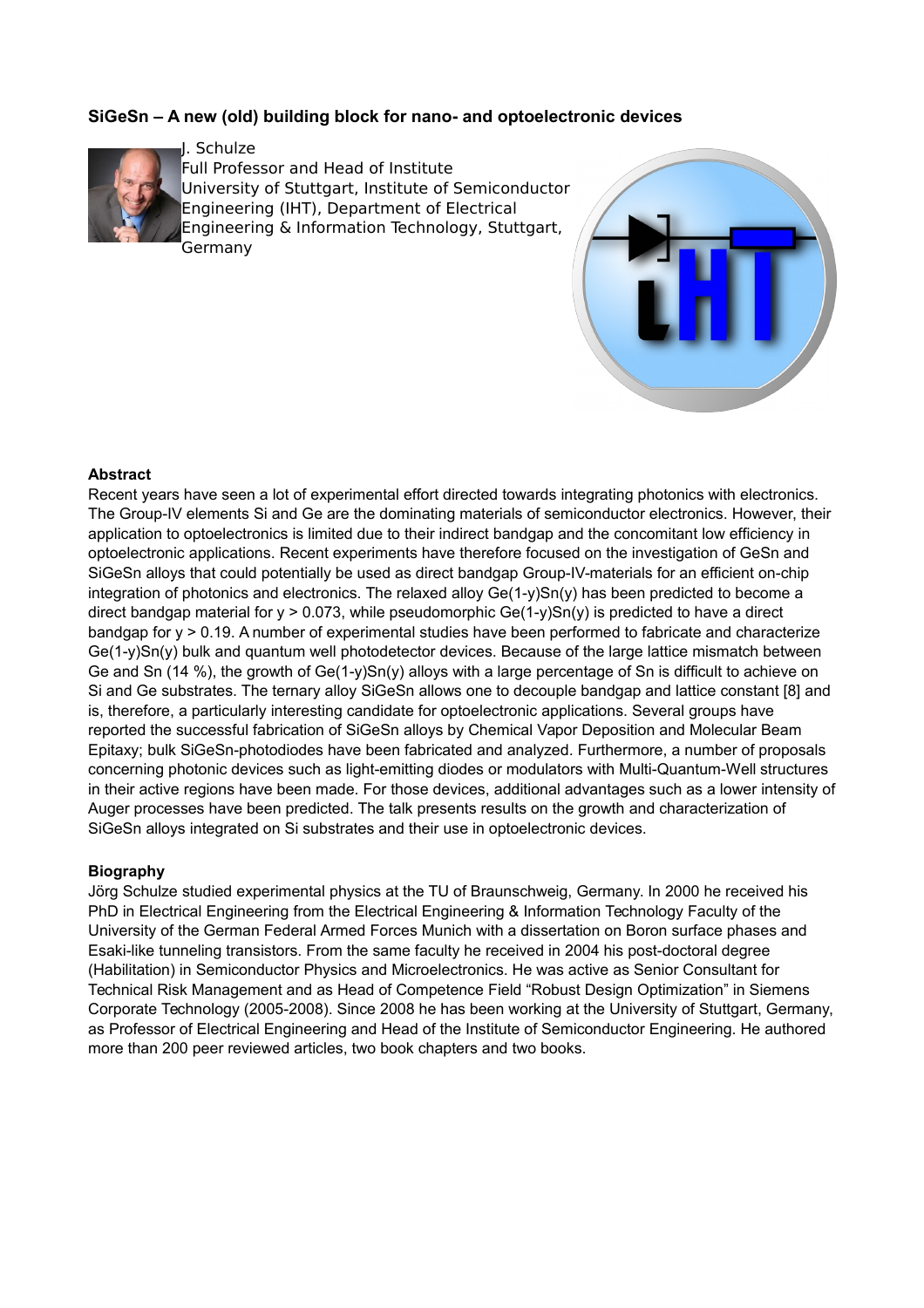# **New Prospects for Temperature and Current Sensing for Wide Bandgap Semiconductors**



J. Winkler Robert Bosch GmbH, Reutlingen, Germany



### **Abstract**

In typical high voltage applications, such as traction inverters, silicon IGBTs or SiC MOSFETs are implemented. Within such applications the power semiconductors are accompanied by current and temperature sensing devices to drive a certain load, e.g. an electric motor. Commonly, these sensing elements must be added to the system but there are various approaches to utilize appropriate current or temperature sensitive parameters of the semiconductor device.

To promote future power electronic applications it is essential to tap the full potential of the power semiconductor device, especially with regard to current and temperature sensing. Power electronic applications could benefit from a commonly unappreciated and unused advantage: Light emission. It occurs in every forward biased p-n junction and exhibits an approximately proportional intensity-current characteristic. This behavior is known from operation of usual light emitting diodes and it is also applicable to p-n junctions in power semiconductor devices.

The basic suitability of electroluminescence from power semiconductor devices for the purpose of current sensing or deadtime control is demonstrated in the authors' previous work [1,2]. The current work of the authors focus on the transient measurement of the light emission from SiC Power MOSFETs for the purpose of current sensing [3] and for the purpose of junction temperature sensing.

[1] Winkler et al., "Utilization of Parasitic Luminescence from Power Semiconductor Devices for Current Sensing", PCIM Europe 2018, 2018

[2] Winkler et al., "Electroluminescence in Power Electronic Applications: Utilization of

p-n Junctions in Power Semiconductors as unintentional Light Emitting Diodes for

Current and Temperature Sensing", EVS31 & EVTeC 2018, 2018

[3] Winkler et al., "Study on Transient Light Emission of SiC Power MOSFETs

 Regarding the Sensing of Source-Drain Currents in Hard-Switched Power Electronic Applications". PCIM Europe 2019, 2019

## **Biography**

Jonathan Winkler received the Bachelor of Engineering degree in mechatronics & electrical engineering from University of Applied Science Esslingen in 2014. He continued his studies at the Robert Bosch Center for Power Electronics and received the Master of Science degree in power- & microelectronics from Reutlingen University in 2016. Afterwards, he joined a PhD program of Robert Bosch GmbH and the University of Stuttgart. The focus of his research is on the electroluminescence of power semiconductor devices and its utilization.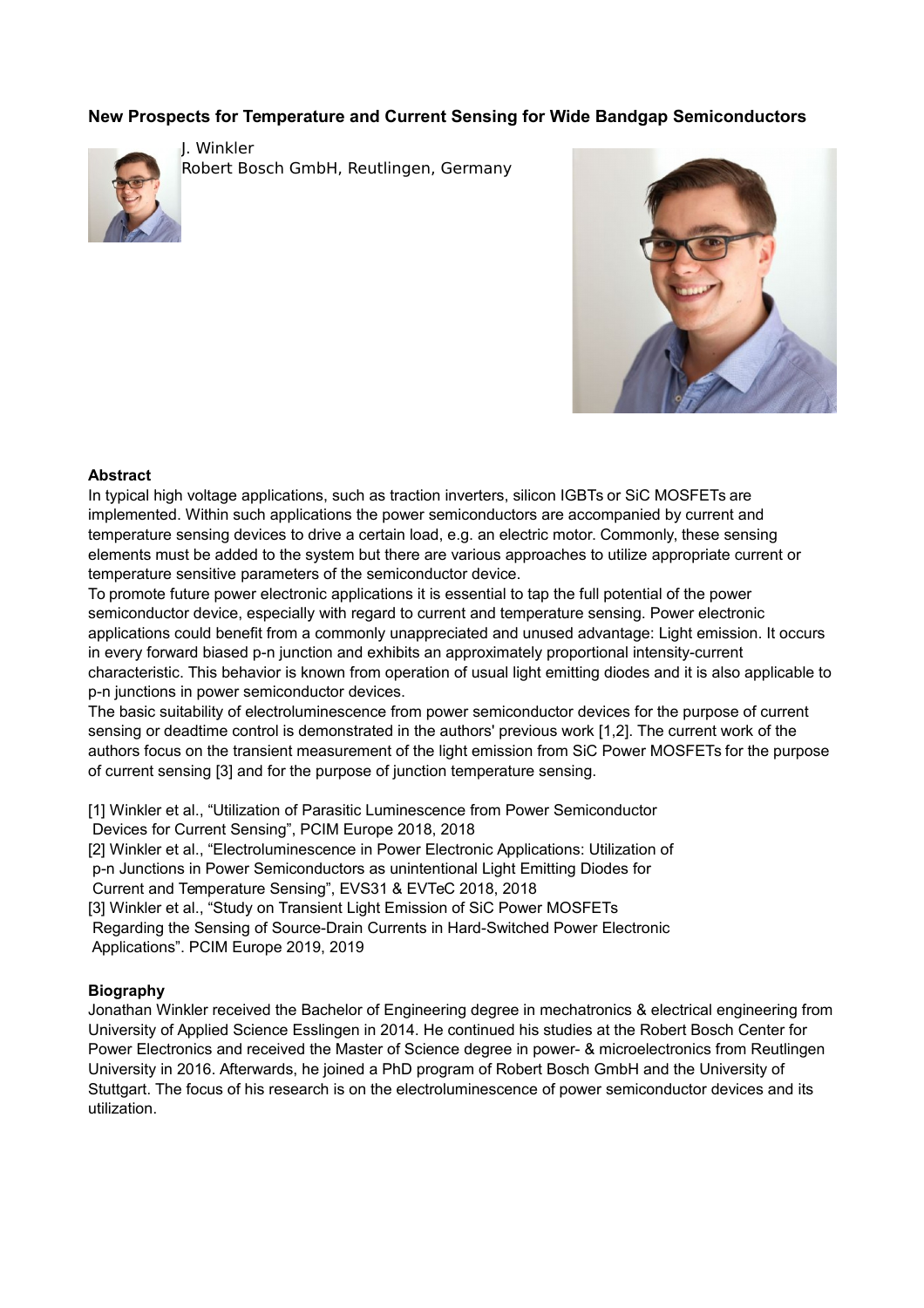# **Germanium as an emerging strategic material for next-generation devices and applications**



R. R. Sumathi Head Leibniz-Institute for Crystal Growth (IKZ), Semiconductors, Berlin, Germany



#### **Abstract**

CMOS scaling is continuously being pushed to go beyond sub-10nm level. There is a quest to overcome the ultimate "bulk-Silicon(Si)" limits and the size-scaling by adding new materials and structures for devices. Among alternate new materials, Germanium (Ge) looks to be promising because of favourable properties like low effective electron mass, higher carrier mobilities for high-mobility channel material and p-MOSFET with simple material design and compatible processing in a Si-fab. Ge as substrate for solar cells in space and light emitting sources are well known and have already been demonstrated. From our vast experience in the growth of volume single crystalline boules of Si, Gallium Arsenide (GaAs), Indium Phosphide (InP), we have successfully grown Ge single crystals of size 2-inch diameter. Both high purity (net carrier concentration ≈  $10^{11}$  cm<sup>-3</sup>) and high p-, n-doping (mid  $10^{18}$  cm<sup>-3</sup>) wafers with a EPD of 5000 cm<sup>-2</sup> for device applications in CMOS, detectors, plasmonics/sensors could be prepared out of the grown crystals. Additionally, the development of 3-inch dia crystalline boules are being completed and the wafers will be soon available. In this talk, the Ge growth technology and its related processes, developed in-house at IKZ, will be presented, after discussing the growth challenges of this new material. The remaining associated problems with Ge and envisaged solutions will be highlighted before concluding this presentation.

#### **Biography**

Dr. R. Radhakrishnan Sumathi is a Vice-head of volume crystals department at Leibniz-Institute for Crystal Growth (IKZ), Berlin. She is leading and responsible for the semiconductor section, which focuses its niche research and development in elemental and compound semiconductor materials (Si, Ge, III-Vs, II-VIs). IKZ is a well-known institute within Europe for developing crystalline materials and also one of the world leading institute with a wealth of expertise covering narrow and wide bandgap materials, which includes nitrides (AlN), carbides (SiC), oxides  $(Ga<sub>2</sub>O<sub>3</sub>)$ , etc.

Dr. Sumathi holds a Ph.D degree (Anna University, Chennai/Madras, India) and also obtained a "*habilitation*" title from Ludwig-Maximilians-University (LMU, Munich, Germany), where she is also a faculty at Materials Science and Crystallography institute. She has about 25 years of expertise and good experience in semiconductor materials and devices. She is very active in many professional societies of crystal growth / materials sciences and has received many awards, the recent one being, Young Achiever Award by Indian Science and Technology Association in 2018. She has over 75 papers in international journals and/or conferences and has given invited talks in 25 meetings.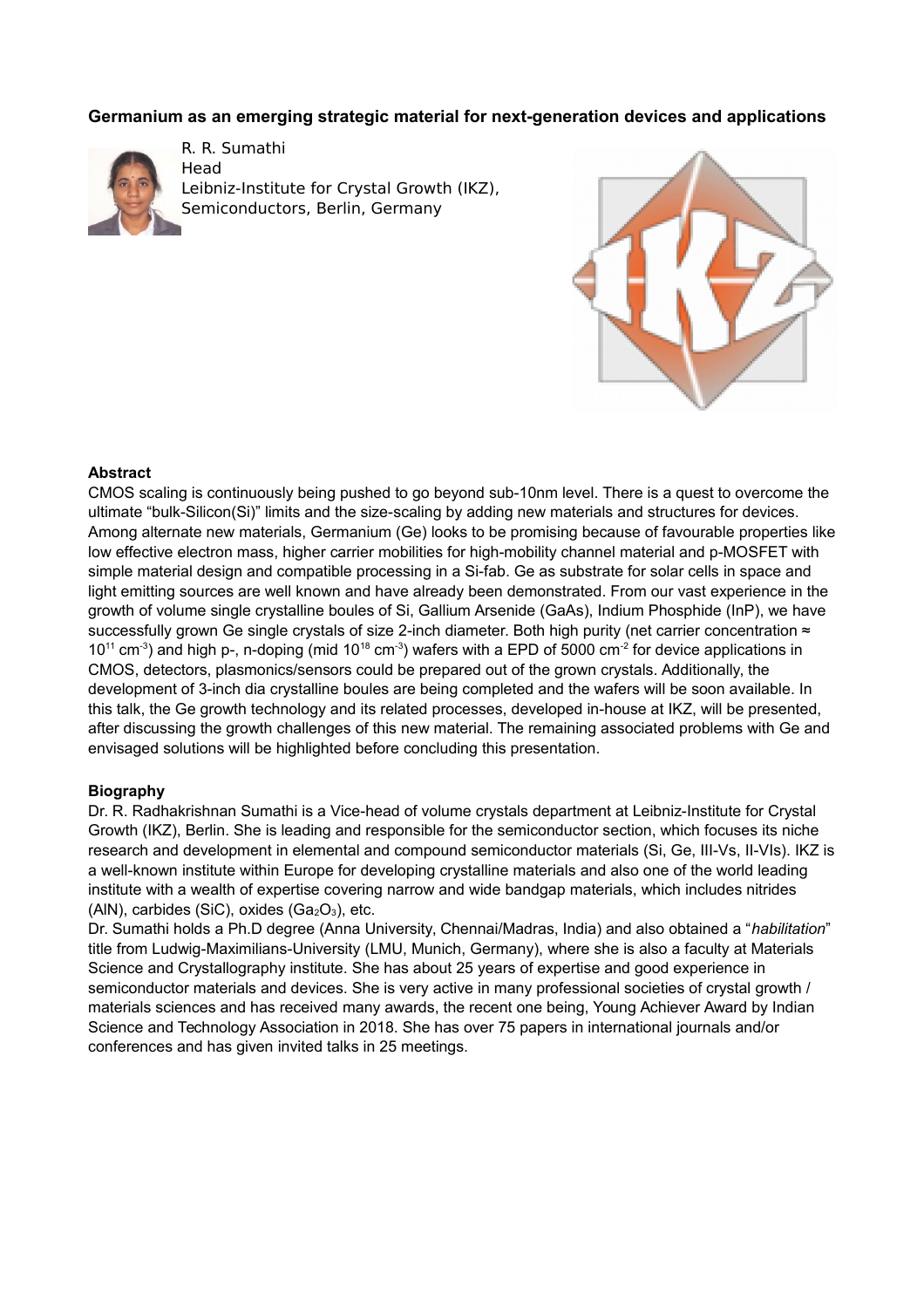# **Quality control in sapphire production: From automated defect detection to big data approach.**



I. Orlov CEO

Scientific Visual, Lausanne, Switzerland



Scientific Visual

# **Abstract**

High thermal conductivity, low reactivity, and appropriate unit cell size makes sapphire an ideal material for a wide range of electronic substrates such as LEDs and silicon on sapphire for CMOS. However, internal flaws, such as cracks, bubbles and dislocations, in sapphire substantially affect performance and reliability of such devices [1,2]. Flaws are usually identified only after costly wafering and polishing steps, because rough surface of raw crystals prevents detection of the defects. Most of manufacturers evaluate crystal defectiveness only at the wafer substrate stage, where up to 20% of processed material is rejected.

This contribution shows advanced technology to visualise defects in semiconductor crystal *prior to processing*, as well as defect statistics we have collected over 5 years of grading sapphire from key suppliers in Europe and Asia<sup>1</sup>.

With automated systems that can accurately determine locations, density and types of sapphire defects and 'big data' approach, we will illustrate trends in sapphire defectiveness, compare growth methods and derive the best combination of process parameters to increase yield.

We will demonstrate:

- 3D variation of defect morphology, size and quality zoning in a typical crystal grown by Kyropolous and HEM<sup>2</sup> methods

- Correlation of defects at crystal level with specific parameters of crystallisation
- Revealing long-time trends in production quality by accumulating defect statistics over time
- Applying *big data* and artificial intelligence to trace structural defects back to crystallisation issues.

This work illustrates how *Industry 4.0* approach in quality control can benefit both sapphire producers and end device manufacturers in terms of production yield.

## <sup>1</sup> Anonymised data

<sup>2</sup> Heat Exchange Method (HEM)

[1] T.Person, R.Howland. The Gleam of Well-Polished Sapphire, Solid State Technology, Jan 2013 [2] O.Bunoiu et al. Gas bubbles in shaped sapphire. Progress in Crystal Growth and Characterisation of Materials 2010; 56(3–4),123

# **Biography**

Dr. Ivan Orlov obtained PhD in Crystallography from Federal University of Technology in Switzerland and MSc in Solid-State Physics in Moscow, Russia. Ivan co-founded Scientific Visual in 2010 to answer the challenge of synthetic crystals industry struggling with high defect yield. Prior to it he worked in a company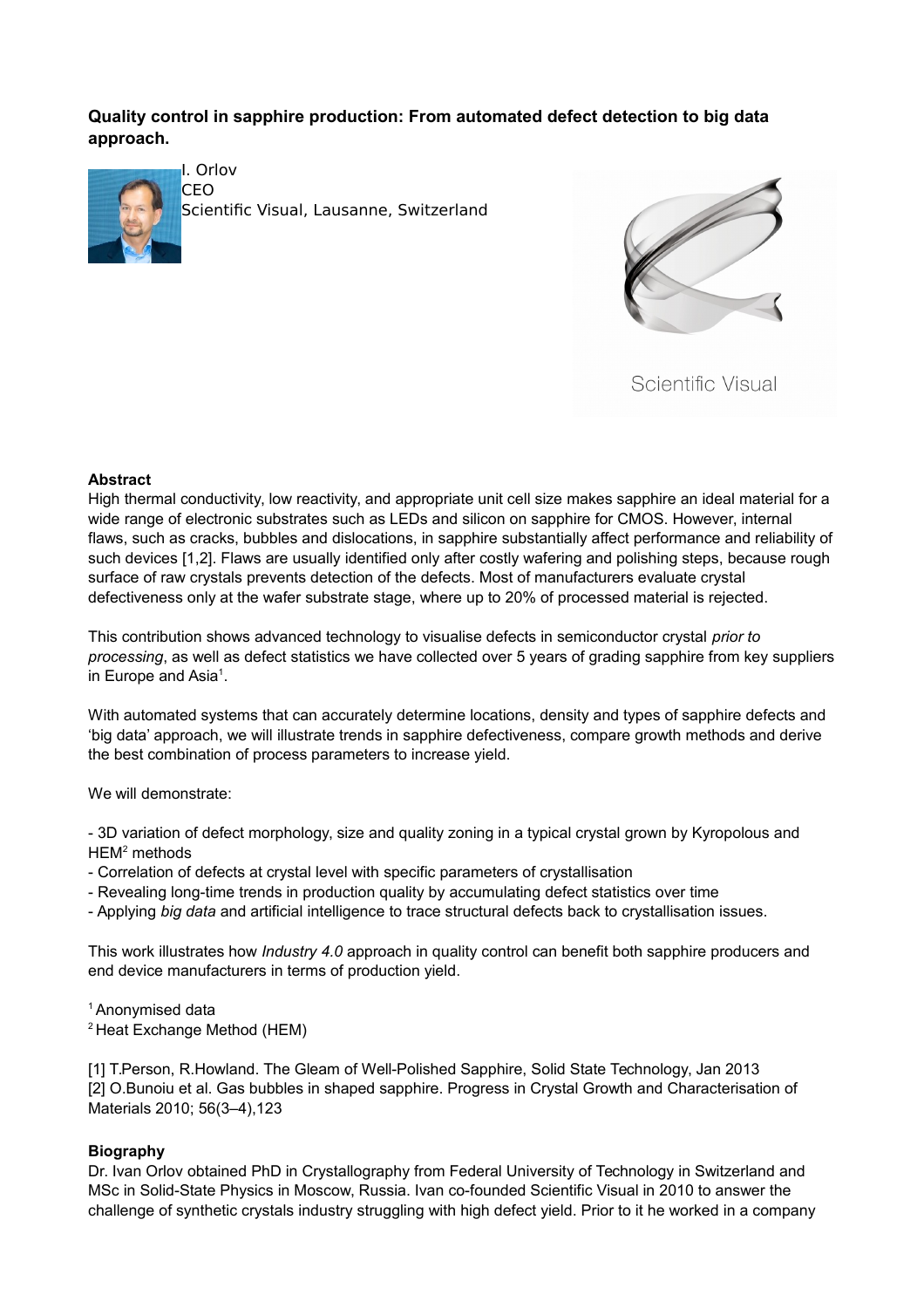specialised in diamond optics. His career includes 10+ years of progressive experience in R&D with the focus on optical materials, industrial crystals and non-destructive quality control technologies. Dr. Orlov was SEMI Task Force member for sapphire standard development in China, and collaborates with ISO committee in Switzerland to establish industry-wide sapphire quality standard.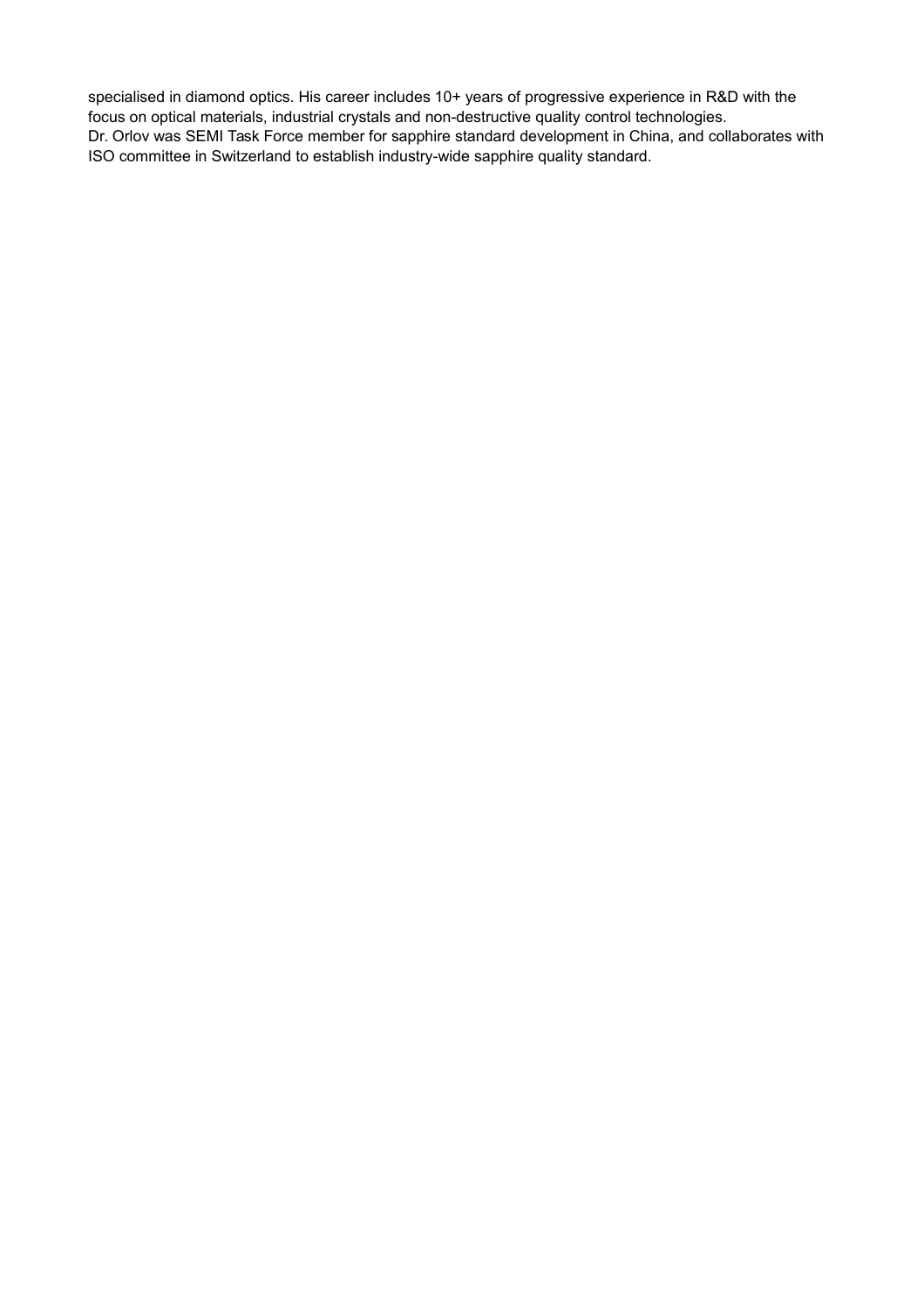# **Recent advancements in tailor-made silicon substrate manufacturing**



P. Sievilä Customer Support Engineer **Okmetic Oy, Customers and Markets, Vantaa,** Finland



### **Abstract**

There is a constant drive towards increased reliability, quality, and performance of silicon-based devices. To respond to this demand, we present the manufacturing process platform for value-added Si substrates with fully customized material properties and design, including embedded patterns and SOI layers with high layer thickness precision. These wafers, acting as a partially built component, not only enhance the profitability of user's further processing but also improve the long-term reliability due to the state-of-the art fusion bonding quality.

We demonstrate the achievements in recently started industrial scale manufacturing. The fully in-house solution, designed to fit for volume production, combines the expertise in bonded-SOI processing with patterning and DRIE etching technologies. Thanks to our own crystal growth capability, the starting silicon properties such as orientation, resistivity and dopants can be freely adjusted. As a further advantage, integrated process scheduling enables reasonable cycle times as the approach decreases handling and transportations between foundries and critical process steps.

A special attention has been paid to end user's quality requirements in tool and process selection, as well as in associated measurements, inspections and control. The defectivity of the embedded patterned surface is compared between in-house and service-contractor manufacturing, showing clear improvement with the substrate-integrated process done in-house.

The substrate tailoring has potential in various MEMS, sensor and photonics applications requiring buried cavities, poly-Si filled TSV structures, or patterned multi-layer SOI design.

#### **Biography**

Dr. Päivi Sievilä is a professional in the field of silicon and SOI wafers with extensive experience in research, industrial process engineering and development. Currently she works as Customer Support Engineer in Okmetic's global technical customer support. Her field of responsibility covers collaboration with European customers. She received her PhD from the Department of Micro- and Nanosciences, Aalto University in 2013. Her thesis focused on microfabrication technologies for silicon-based sensors.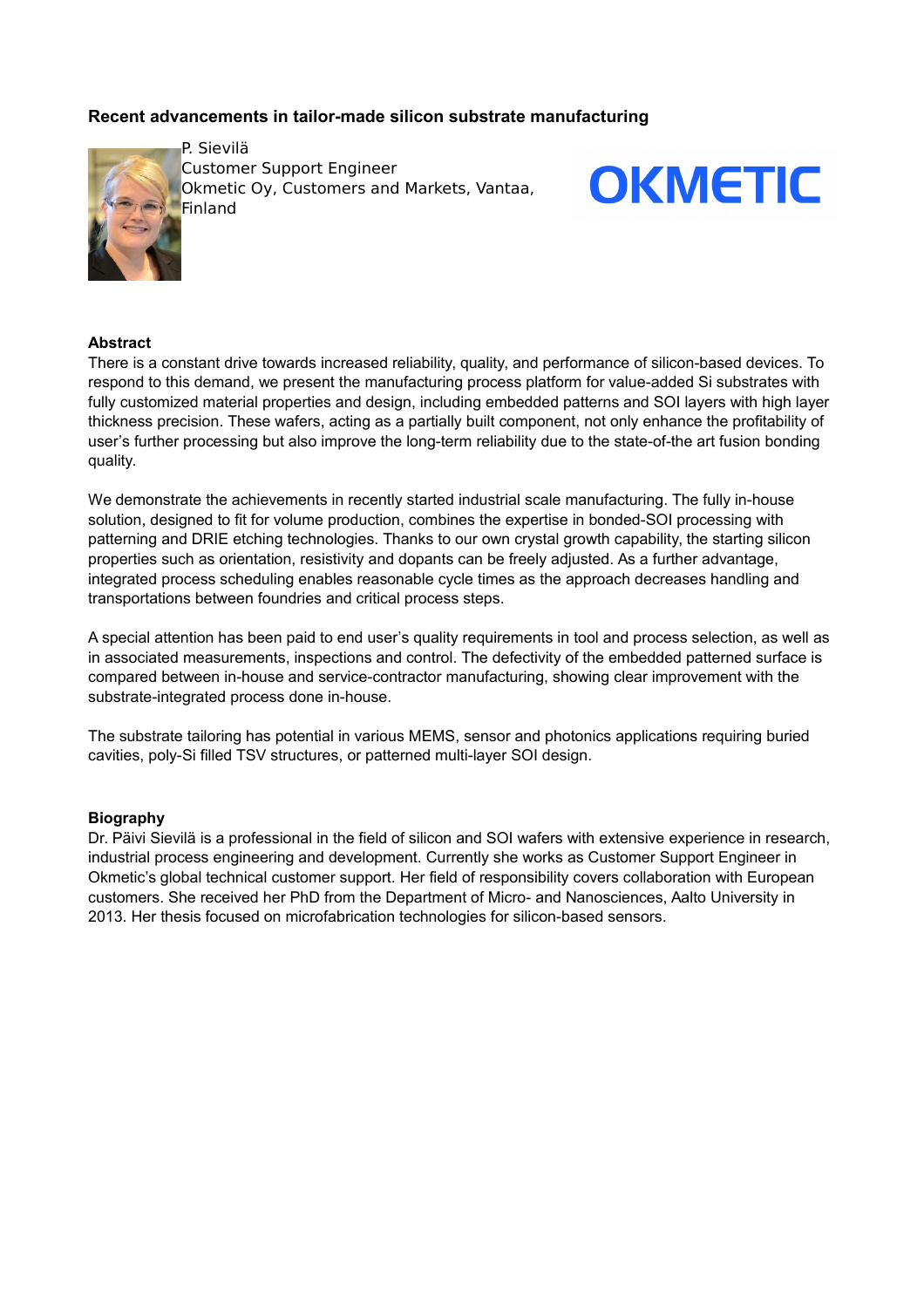# **Challenges for Cu-Metallization in More than Moore Applications**



W. Robl Senior Principal Metallization Infineon Technologies AG, Regensburg, Germany



#### **Abstract**

Copper metallization is widely used in More than Moore applications for interconnects. Through silicon vias (TSV), copper pillars and redistribution layers are used for chip stacking or in system in package applications. Thick copper metallization for power devices increases the performance of smart power devices or MOSFETs. For all these applications, copper is mainly deposited by electroplating. The advantage of electroplating is that the growth mechanism of the copper film can be tailored for each application by adding the right organic additives to the electrolyte.

In this paper, we present how different additive packages influence the solderability and the mechanical properties of the deposited Cu films. Using additive package A (electrolyte A, film A) a more conformal deposition at high deposition rates is achieved compared to additive package B (electrolyte B, film B). However, films deposited with electrolyte A show increased incorporation of sulfur and chlorine compared to electrolyte B. This indicates that more additives are incorporated into films deposited with electrolyte A. This contamination lowers the interface energy between Cu and SnAg balls [1] for flip chip or Cu pillar applications and therefore more voids are induced at the Cu-SnAg interface after thermal storage compared to electrolyte B.

The mechanical properties of Cu films A and B were determined by micro tension tests of freestanding Cu films. The test equipment is heatable and was installed into a SEM to visualize the fracture mechanism [2]. Whereas Cu films A show very small grains after annealing the grains of film B are in the order of the sample geometry. Cu films A show therefore a higher yield stress compared to films B at room temperature; however the fracture mechanism changes with increasing temperature to brittle for film A as a result of segregation of sulfur and chlorine to the grain boundaries [3].

#### **Biography**

Werner Robl received his PhD in Physics from the University of Regensburg in 1994. After his degree he joined Infineon (former Siemens Semiconductors). Since then he has been working on development of new metallization schemes in Regensburg and Munich, Germany and East Fishkill, USA. Currently he is working as senior principal on new metallization schemes for semiconductors.

References:

<sup>[1]</sup> J.Y. Kim, J. Yu, (2008), Effects of residual impurities in electroplated Cu on the Kirkendall void formation during soldering, Appl. Phys. Lett 92, 92

<sup>[2]</sup> M. Smolka, et. al., (2012), Novel temperature dependent tensile test of freestanding copper thin film structures, Review of Scientific Instruments 83, 064702

<sup>[3]</sup> A. Wimmer, et. al., (2014), Temperature dependent transition of intragranular plastic to intergranular brittle failure in electrodeposited Cu micro-tensile samples, Materials Science and Engineering A, Volume 618, 398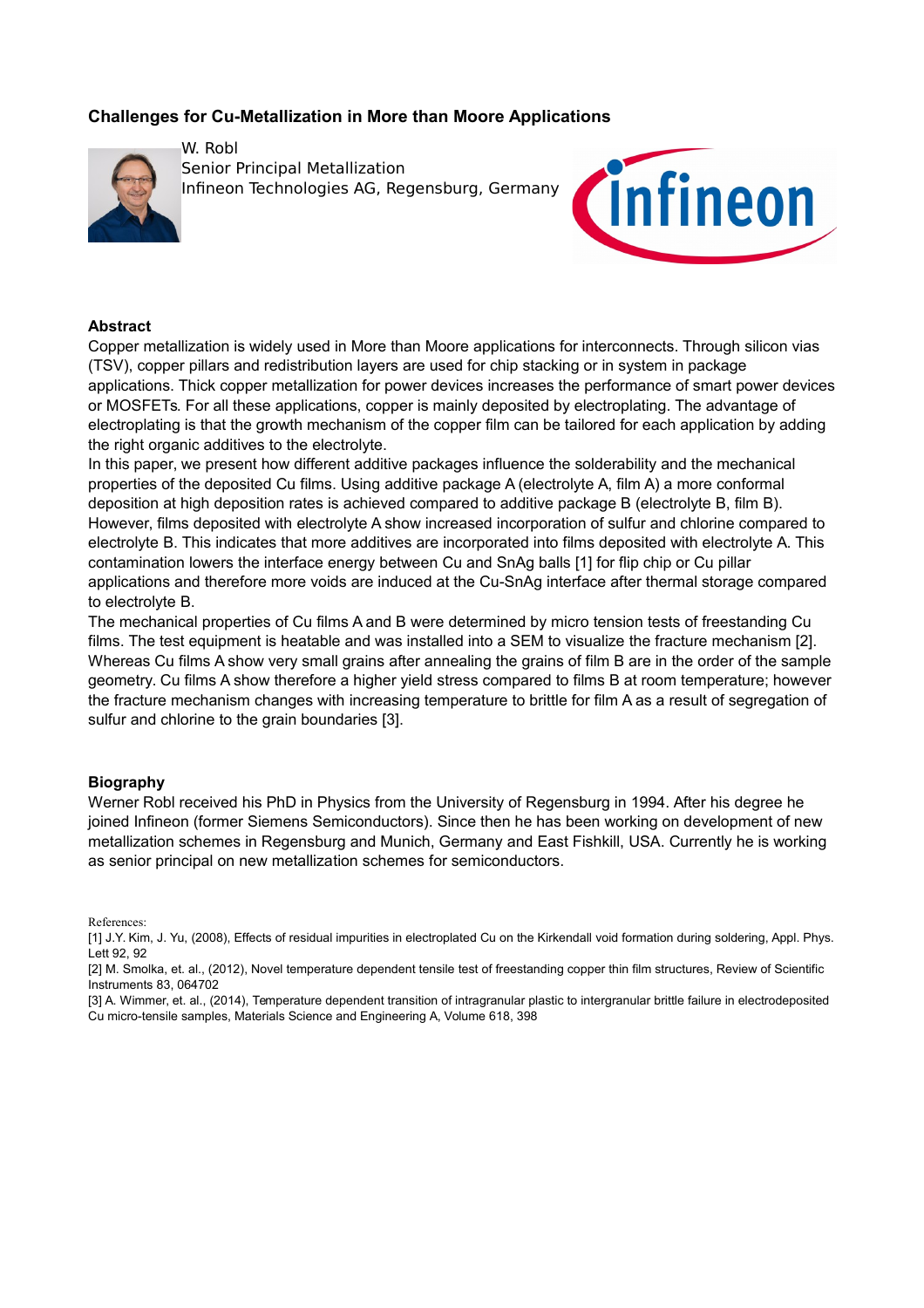# **Influence of Chemical Copper Surface Treatments on the Mechanical Reliability and Failure Modes in Heterogeneous Integration Packages**



J. M. Knaup Manager R&D - Group R&D Atotech Deutschland GmbH, Group R&D, Berlin, **ATOTECH** Germany



# **Abstract**

The reliability of Cu conductor lines is one of the major challenges in heterogeneous integration, where individually manufactured components are integrated into a single package to create highly functional devices. These conductors and their embedding in dielectric compounds are key elements to the functioning of packaging technologies such as fan out wafer level packaging (FOWLP). Shrinking the lines and spaces is central to achieving smaller form factors, reduced cost, higher performance and accommodating higher I/O counts.

In order to withstand mechanical and thermal stresses during subsequent manufacturing steps and operation, Cu lines in redistribution layers (RDL) need to be mechanically resilient. With Cu line width approaching the 1 µm scale, the toughness and ductility of the metal itself become limited by size effects. Therefore not only the properties of the individual materials need to be optimized, but the whole system must act synergistically as a composite material. The synergistic effect of a composite material depends crucially upon the transmission of forces between its constituents, i.e. the adhesion between the different materials. We show that different chemical surface treatments can improve the mechanical reliability of the conductor/dielectric composite. Detailed analyses of the materials interfaces and the failure modes of the composites provide deep insight into the underlying mechanisms and lays the foundation for knowledge based design of improved materials systems.

## **Biography**

Jan M. Knaup studied physics at the University of Paderborn and defended his PhD in theoretical physics in 2008. After post-doctoral studies at Harvard, the EPFL and the Bremen Center for Computational Materials Science, he joined the Atotech group in 2014. Since 2017 he is R&D manager of the Group R&D team at Atotech Berlin.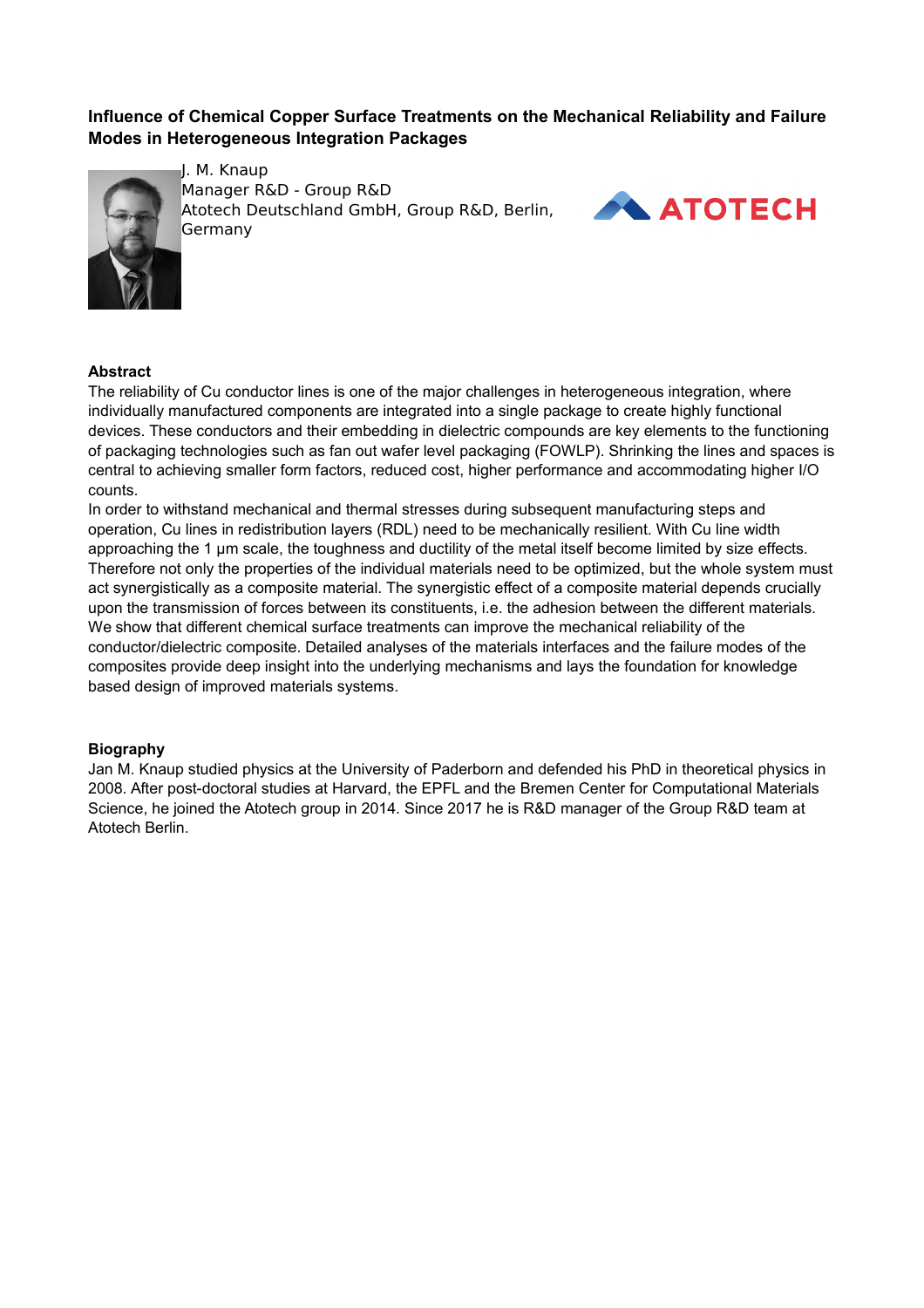# **The use of chemicals in the Semi conductor industry and the regulatory requirements or concerns**



C. Jakus Regulatory affairs director JSRmicro N.V., Regulatory Affairs, Leuven, Belgium



# **Abstract**

The Semi conductor industry has to use a lot of chemicals in his processes. The use of chemical products in the EU is regulated by REACH and CLP . Chemicals have to be assessed for their hazardous properties and classified according to CLP Chemicals of very high concerned are considered for RMOA( risk management options) so that risk for man and environment is minimized

It should be good to have a look on these different

This short presentation will handle following topics

- classification according to CLP
- what are substances of very high concern
- which kind of RMOA are being considered by the European Authorities
- what is the role of the industry in those different actions
- perfluorinated chemicals : what is the concern ? what about the future ?

# **Biography**

Name Catherine Jakus Education PhD in polymer chemistry and in photoimaging processes in polymermatrices (K.U.Leuven) Certificate in toxicology (UCL Louvain la neuve) Experience 1983-1986 R&D in emulsion polymerization UVB Drogenbos 1986-1988 R&D Radcure and synthesis of liquid crystals Synthesis of plasmask 1988-1999 Regulatory affais at UCB Actively involved at Essenscia and CEFIC in the process of white paper for REACH regulation and CLP Food contact World wide regulation ; US , Australia, Korea 1999- Regulatory affairs at JSR micro nv responsible for Hazard assessment of chemicals Coordination of (eco) toxicological tests Classification for GHS and CLP Registration of chemicals for REACH Follow up of restriction , authorisation and SVHC issues Registration for BPR – biocidal products Elaboration of SDS